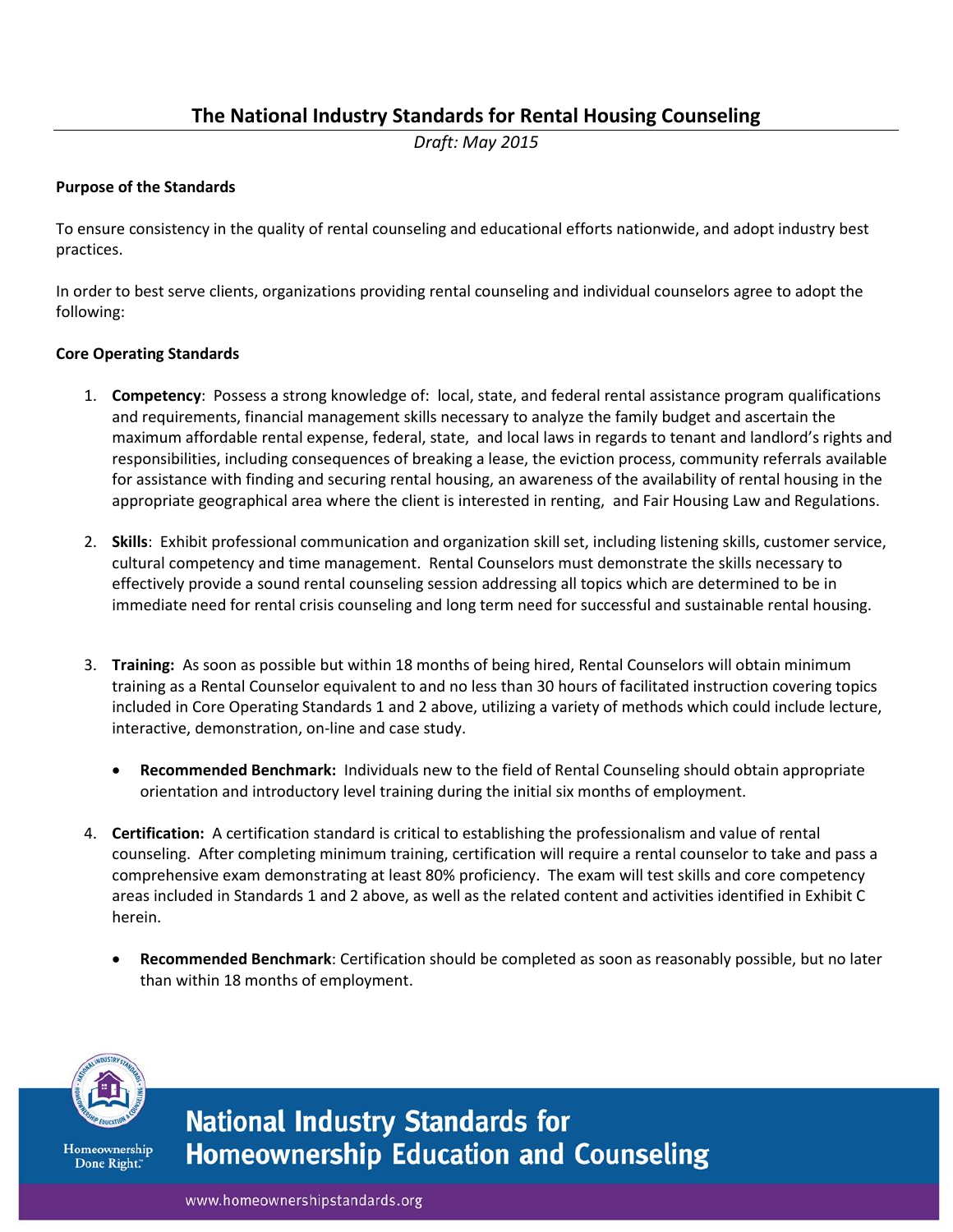- 5. **Continuing Education:** Complete a minimum of 10 hours of continuing education annually in subjects primarily related to the core content and delivery of rental counseling.
	- **Recommended Benchmark**: Professional certification continuing education requirements may meet or exceed this standard.
- 6. **Rental Counseling Operations**: Implement effective program operations for rental counseling including techniques, outreach and marketing of services available to the community, partnership building with private sector partners including tenant groups, public and private rental assistance organizations, and legal services for renters, fundraising, reporting, program evaluation and program design.
	- **Recommended Benchmark**: These skills can be obtained through training and experience.
- 7. **Code of Ethics and Conduct Statement:** Sign and adopt the written National Industry Standards Code of Ethics and Conduct policy that specifically addresses any real and apparent conflicts of interest, guidelines for professional behavior, privacy and confidentiality, payment for services, consultation, referrals, quality assurance and integrity.

## **Performance Standards**

- 1. **Delivery**: Perform individual, personalized rental counseling to clients which may include rental workshops or online sessions:
	- **Recommended Benchmark**: Rental counseling should occur before the client pursues obtaining new or alternative rental housing, while experiencing a challenge within a current rental situation, and immediately if the client is facing eviction.
	- **Recommended Benchmark**: Content, delivery and format of the counseling is tailored to meet the needs of the client.
	- **Recommended Benchmark**: Clients should be consulted in a timely manner, requisite with the service need. At a minimum, upon request clients should receive acknowledgement of inquiry within two business days of initial contact, with the intake appointment within a one-week timeframe.
	- **Recommended Benchmark**: Rental Counselors must complete a formal intake, needs assessment and develop a written action plan.
	- **Recommended Benchmark**: Active open client files should be closely monitored, with timely follow-up in accordance with the stated action plan. When no contact from the client has taken place for six consecutive months, the file may be classified as inactive.
	- **Recommended Benchmark:** Where appropriate, Rental Counselors should review and analyze client's credit report.
	- **Recommended Benchmark**: Customer satisfaction surveys are used to evaluate the effectiveness of the rental counseling.
- 2. **Expected Counseling Outcome**: Upon completion of rental counseling, clients will be able to demonstrate an understanding of the following: renting vs. buying, rental affordability and public assistance programs, finding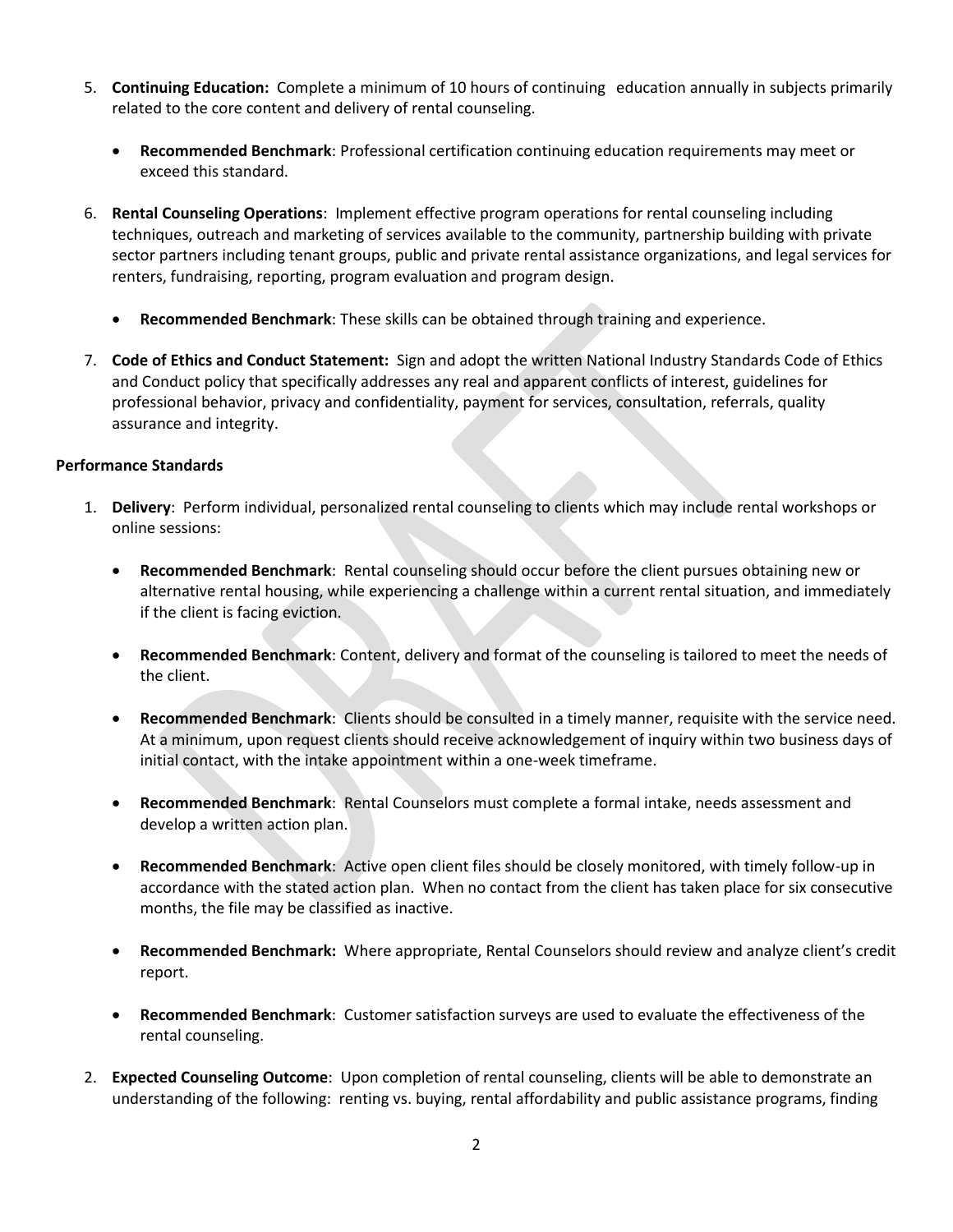acceptable rental housing, understanding the terms of a rental agreement, rights and responsibilities of tenants and landlords, consequences of breaking a lease, the eviction process, and Fair Housing Law and Regulations.

- **Recommended Benchmark**: Comprehensive, effective delivery should be determined based upon the individual need of the client to reach the desired outcome. The minimum standard for delivery of individual counseling should be at least one session of at least 30-60 minutes.
- 3. **Recordkeeping**: Collect and maintain specific information from clients in accordance with all laws and governing organizations (i.e., HUD, Intermediary, etc.).
	- **Recommended Benchmark**: An intake form should be completed and collected with client profile information to include contact information, services sought/provided, household size, ethnicity (optional), and household income.
	- **Recommended Benchmark**: Aggregate information for clients should be maintained including total number of persons served and other demographic information.
	- **Recommended Benchmark**: Utilize a checklist to ensure files maintained are consistent and meet reporting standards and quality assurance.
	- **Recommended Benchmark**: Files should be maintained in secured file cabinets in order to protect client privacy. Scanned documents or electronic files should maintain the highest level of client security.
	- **Recommended Benchmark**: Files should be maintained for a minimum of three years. Longer file retention requirements may be required if the household has received affordable rental assistance through state or federal subsidy programs. At the time of disposal, files should be shredded.
- 4. **Reporting**: Utilize an electronic Client Management System (CMS) for collecting and reporting data.
	- **Recommended Benchmark**: An electronic method in place for collecting and reporting data may be as basic as an Excel spreadsheet or Access database application that captures needed data fields from each client, but preferably should be a software application compliant with HUD's CMS vendor list or equivalent. Visit [www.hud.gov](http://www.hud.gov/) to view HUD's CMS vendor list.
- 5. **Service Thresholds**: Establish referral networks for individuals and families seeking services that the Rental Counselor does not provide or possess sufficient competency to adequately and effectively deliver.
	- **Recommended Benchmark**: Examples of such services include homeownership centers, tenant networks, and legal aid.